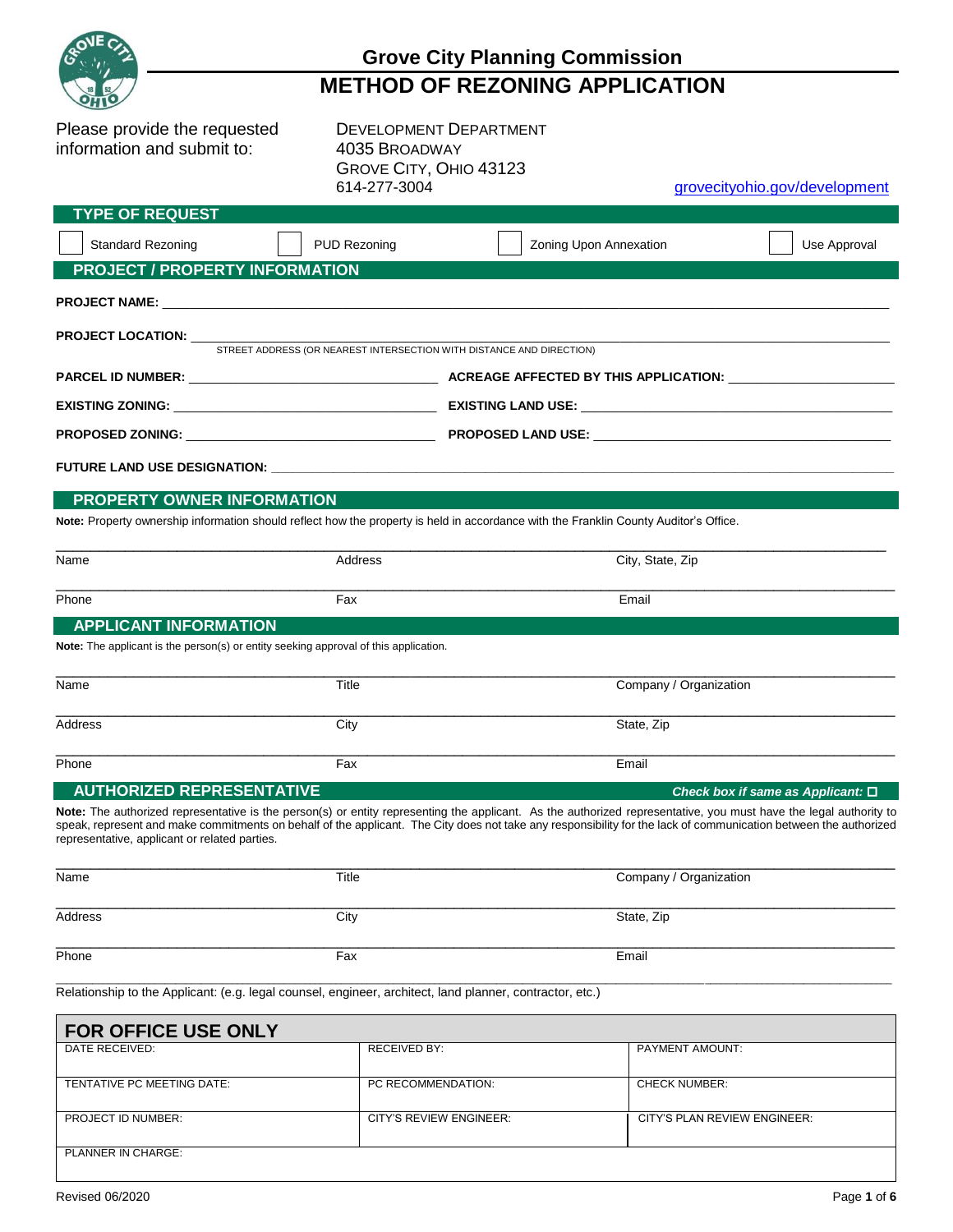| <b>ADDITIONAL PROJECT INFORMATION</b>                                                                                                                                                                                               |                                                                                                                             |
|-------------------------------------------------------------------------------------------------------------------------------------------------------------------------------------------------------------------------------------|-----------------------------------------------------------------------------------------------------------------------------|
| <b>PROJECT NAME:</b> The contract of the contract of the contract of the contract of the contract of the contract of the contract of the contract of the contract of the contract of the contract of the contract of the contract o |                                                                                                                             |
| DEVELOPMENT TYPE: Commercial Retail □<br>Commercial Office $\Box$                                                                                                                                                                   | Residential $\square$<br>Industrial $\square$<br>Mixed $\Box$<br>Other $\Box$                                               |
|                                                                                                                                                                                                                                     |                                                                                                                             |
|                                                                                                                                                                                                                                     |                                                                                                                             |
|                                                                                                                                                                                                                                     |                                                                                                                             |
|                                                                                                                                                                                                                                     | ESTIMATED VALUATION OF BUILDING IMPROVEMENTS: _______________ ESTIMATED VALUATION OF SITE IMPROVEMENTS: ___________         |
| PROPERTY OWNER AUTHORIZATION OF APPLICANT SUBMITTAL AND SITE VISIT(S)                                                                                                                                                               |                                                                                                                             |
|                                                                                                                                                                                                                                     |                                                                                                                             |
|                                                                                                                                                                                                                                     |                                                                                                                             |
| bound by all representations and agreements made by the applicant and/or their authorized representative.                                                                                                                           |                                                                                                                             |
|                                                                                                                                                                                                                                     | Additionally, as the current property owner, knowing that site visits to the property may be necessary, I hearby authorize  |
| City representatives to enter, photograph and post notices on the property described in this application.                                                                                                                           |                                                                                                                             |
|                                                                                                                                                                                                                                     |                                                                                                                             |
| STATE OF OHIO, COUNTY OF FRANKLIN                                                                                                                                                                                                   |                                                                                                                             |
| The above individual(s), being first duly sworn, deposes on oath and says that he/she has read the foregoing<br>Affidavit subscribed by him/her, knows the contents thereof, and that the statements therein are true.              |                                                                                                                             |
| SUBSCRIBED AND SWORN TO before me this _______ day of __________________________, 20____.                                                                                                                                           |                                                                                                                             |
| Official Seal and Signature of Notary Public                                                                                                                                                                                        |                                                                                                                             |
| APPLICANT'S / AUTHORIZED REPRESENTATIVE'S AFFIDAVIT                                                                                                                                                                                 |                                                                                                                             |
|                                                                                                                                                                                                                                     |                                                                                                                             |
|                                                                                                                                                                                                                                     | have read and understand the contents of this application. The information contained in this application, attached exhibits |
| and other information submitted is complete and in all respects true and correct, to the best of my knowledge and belief.                                                                                                           |                                                                                                                             |
|                                                                                                                                                                                                                                     |                                                                                                                             |
| STATE OF OHIO, COUNTY OF FRANKLIN                                                                                                                                                                                                   |                                                                                                                             |
| The above individual(s), being first duly sworn, deposes on oath and says that he/she has read the foregoing<br>Affidavit subscribed by him/her, knows the contents thereof, and that the statements therein are true.              |                                                                                                                             |
| SUBSCRIBED AND SWORN TO before me this _______ day of________________________, 20____.                                                                                                                                              |                                                                                                                             |
| Official Seal and Signature of Notary Public                                                                                                                                                                                        |                                                                                                                             |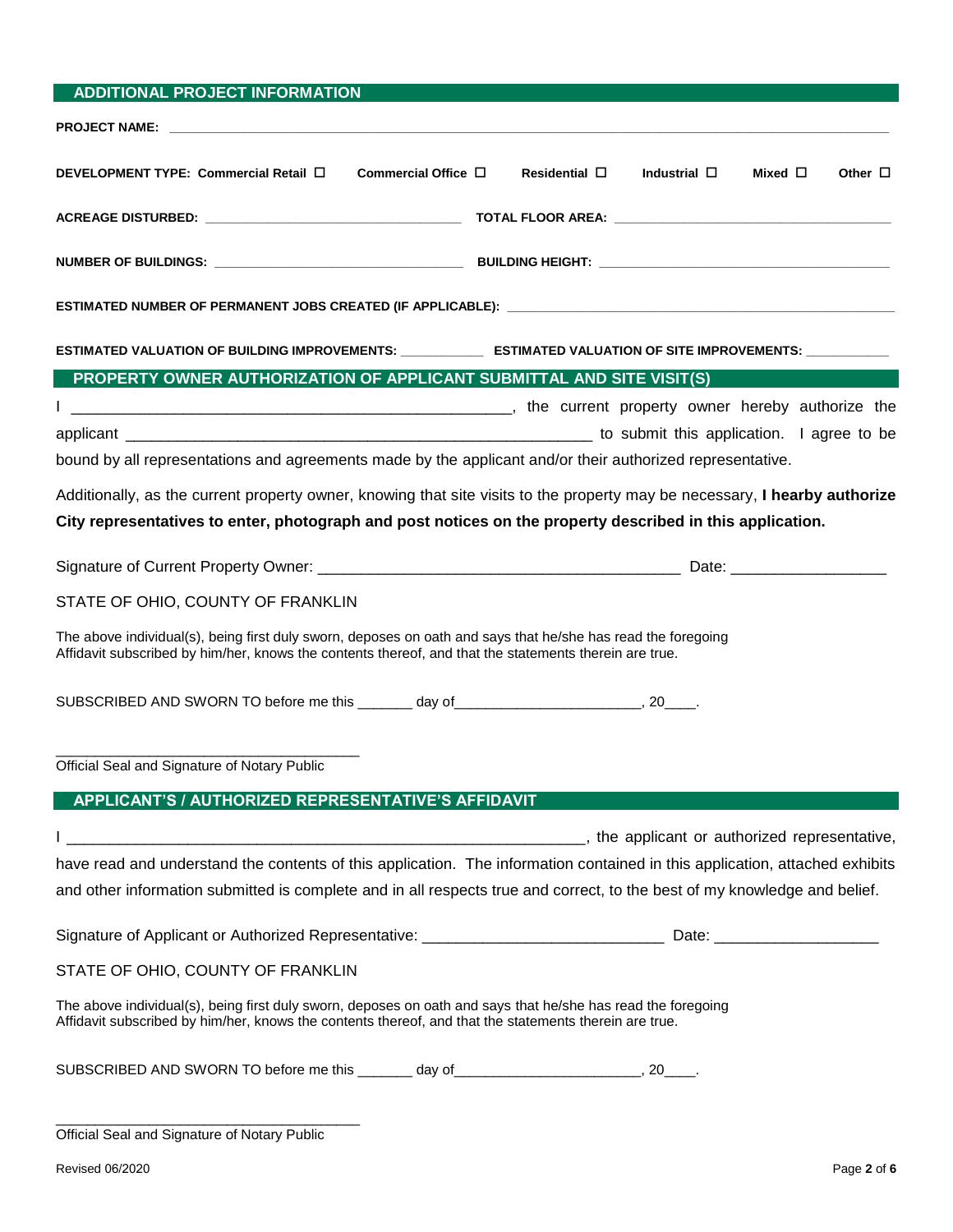#### **REVIEW FEES**

**INSTRUCTIONS:** All blanks/boxes must be completed or checked in order for the application submittal to be considered complete. The engineering review fee and planning review fee is calculated in accordance with the City's Fee Recovery Policy. The submittal shall include the required number of copies (properly folded and collated) and contain all required supplementary documentation. Submitted materials shall be accurate, measurable and shall address all required checklist items contained within the attached supplemental requirements.

| <b>Application Processing Fee:</b> | S  | 100.00 |
|------------------------------------|----|--------|
| <b>Engineering Review Fee:</b>     | \$ |        |
| <b>Planning Review Fee:</b>        | Ж, |        |
| <b>Total Submittal Fee:</b>        |    |        |

### **GROVECITY2050 GUIDING PRINCIPLES**

In January 2018, the City of Grove City adopted the GroveCity2050 Community Plan to update the City's plans and policies to proactively shape where and how the community will grow. The Plan contains specific goals, objectives and actions to guide development in Grove City as well as five (5) guiding principles. All applications submitted for Planning Commission will be reviewed based on the following principles:

- 1. The City's small-town character shall be preserved while continuing to bring additional employment opportunities, residents and amenities to the community.
- 2. Quality design shall be emphasized for all uses to create an attractive and distinctive public and private realm.
- 3. Places shall be connected to improve the function of the street network and create safe opportunities to walk, bike and access public transportation throughout the community.
- 4. Future development shall preserve, protect and enhance the City's natural and built character through sustainable practices, prioritizing parks and open space and emphasizing historic preservation.
- 5. Development shall provide the City with a net fiscal benefit.

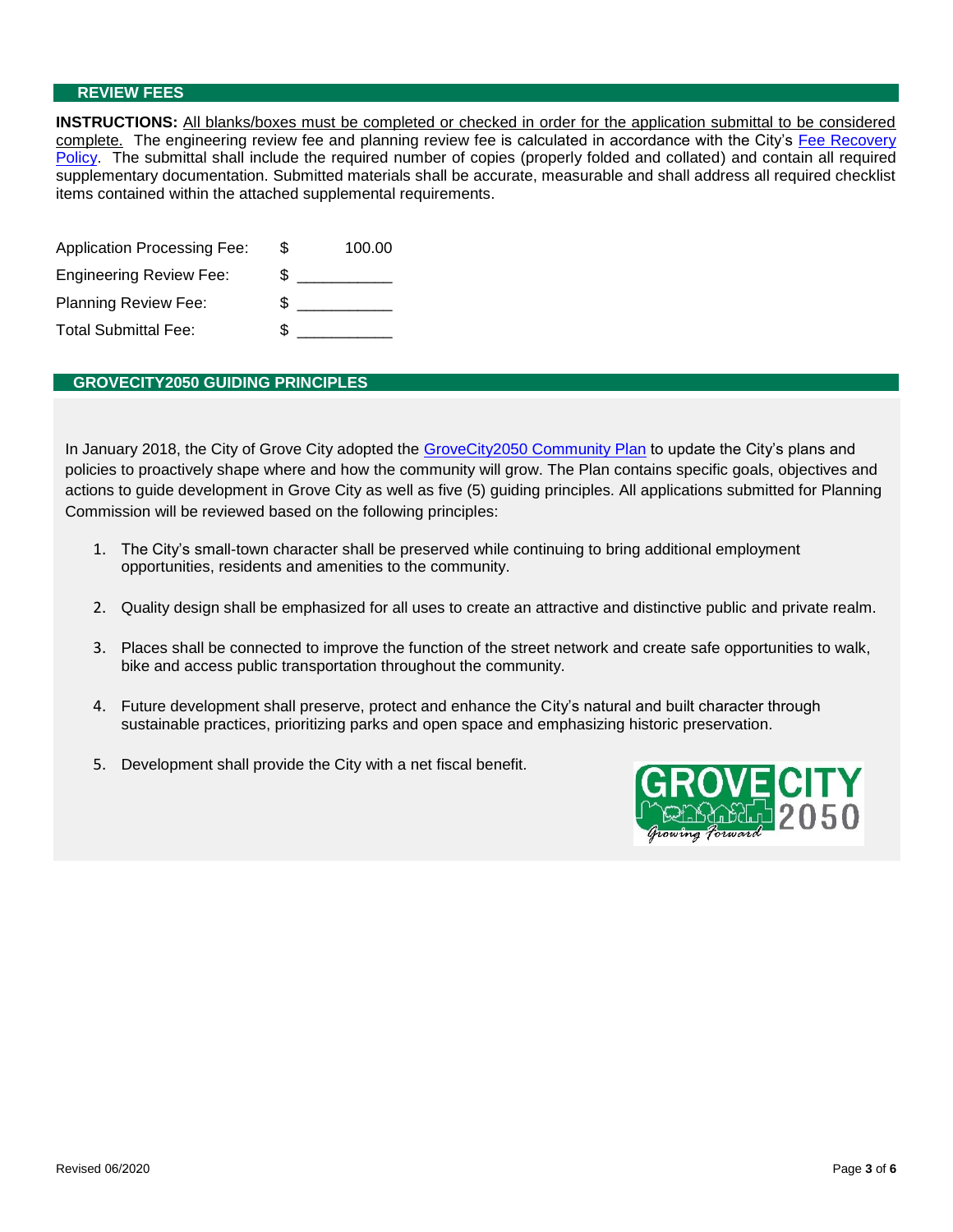

### **PETITION TO CHANGE THE ZONING MAP OF THE CITY OF GROVE CITY**

We, the undersigned, hereby request the rezoning of the following described property and petition for changing the Grove City Zoning map:

**\_\_\_\_\_\_\_\_\_\_\_\_\_\_\_\_\_\_\_\_\_\_\_\_\_\_\_\_\_\_\_\_\_\_\_\_\_\_\_\_\_\_\_\_\_\_\_\_\_\_\_\_\_\_\_\_\_\_\_\_\_\_\_\_\_\_\_\_\_\_\_\_\_\_\_\_\_\_\_\_\_\_\_**

**LOCATION OF PROPERTY: \_\_\_\_\_\_\_\_\_\_\_\_\_\_\_\_\_\_\_\_\_\_\_\_\_\_\_\_\_\_\_\_\_\_\_\_\_\_\_\_\_\_\_\_\_\_\_\_\_\_\_\_\_\_\_\_\_\_\_**

| EXISTING ZONING: _________________ | PROPOSED ZONING: ____________________             |
|------------------------------------|---------------------------------------------------|
| PETITIONER NAME (PLEASE PRINT):    |                                                   |
| <b>PETITIONER'S SIGNATURE:</b>     |                                                   |
| <b>OWNER NAME (PLEASE PRINT):</b>  | <u> 1989 - John Stone, amerikansk politiker (</u> |
| <b>OWNER'S SIGNATURE:</b>          |                                                   |
|                                    |                                                   |

**DATE: \_\_\_\_\_\_\_\_\_\_\_\_\_\_\_\_\_\_\_\_\_\_\_\_\_\_\_\_\_\_\_\_\_\_\_\_\_**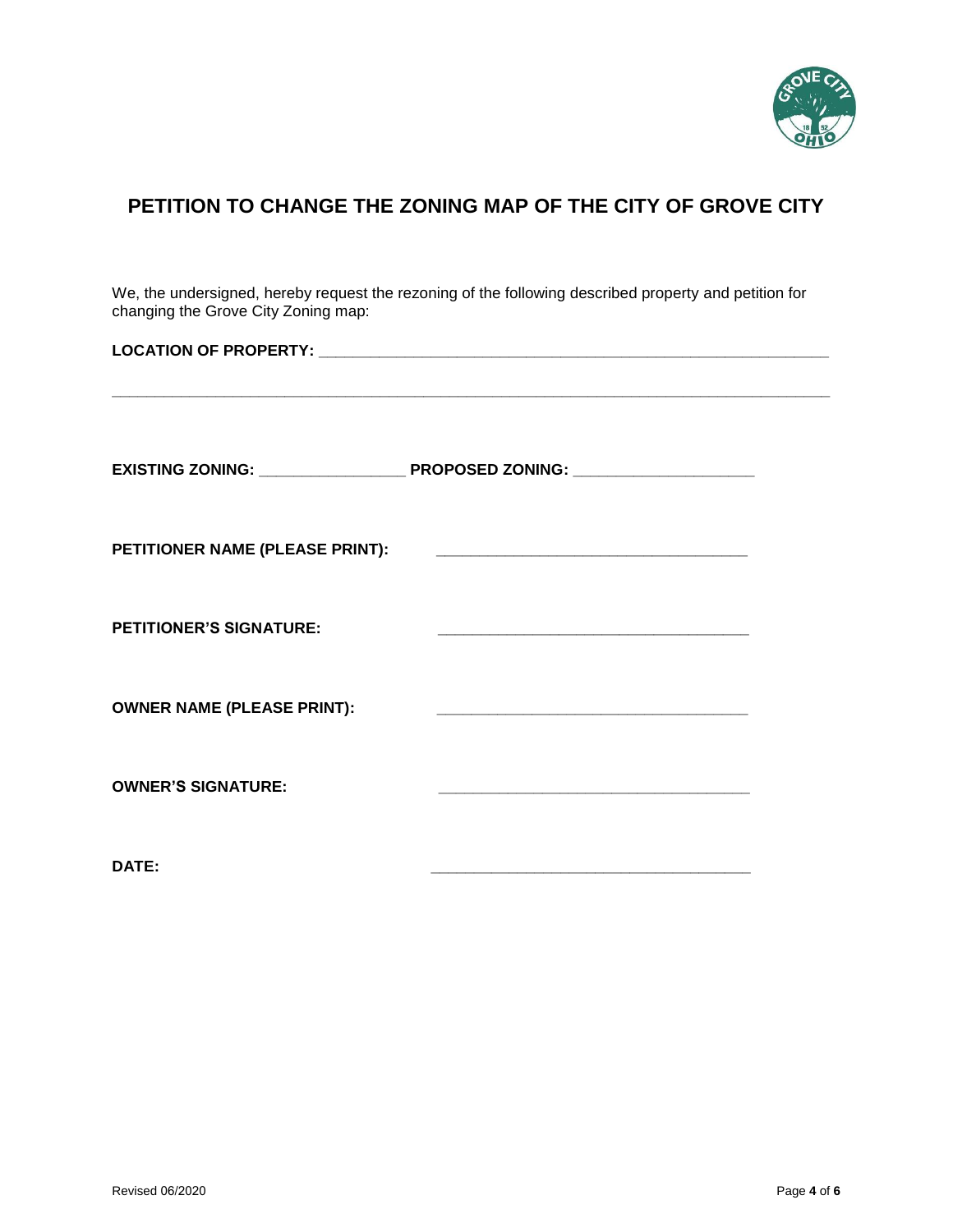

### **PLEASE CONTACT STAFF FOR A LINK TO SUBMIT THE FOLLOWING ELECTRONIC FILES FOR INITIAL STAFF REVIEW:**

| ALL AFFLIGATIONS                                                                                                                                                                                                                                          |
|-----------------------------------------------------------------------------------------------------------------------------------------------------------------------------------------------------------------------------------------------------------|
| One signed and notarized application                                                                                                                                                                                                                      |
| Appropriate fee (\$100). Please note that either cash, checks or credit card payments will be<br>accepted. For credit card payments call 614-277-3004.                                                                                                    |
| A project narrative describing the proposed use as well as how the proposed development relates<br>to existing and future land use in the surrounding area in terms of character, street design, trail<br>connectivity, open space and other improvements |
| A metes and bounds legal description of the area to be rezoned and survey of the property,<br>stamped by a certified surveyor                                                                                                                             |
| A map outlining the parcels to be rezoned                                                                                                                                                                                                                 |
| A listing of names and tax mailing addresses of all persons, corporations and entities contiguous<br>to and across the street from the proposed zoning change                                                                                             |
| If applicable, a traffic study indicating potential traffic generation for the proposed site                                                                                                                                                              |
| The signature of Property Owner of Record                                                                                                                                                                                                                 |
| If the project is located in the proximity of existing residential development, it is strongly<br>recommended that the applicant reach out with notifications to neighboring residents.                                                                   |

### **PUD REZONING**

**ALL APPLICATIONS**

The City Council resolution from the Clerk of Council indicating City Council's approval or disapproval of the Preliminary Development Plan

### **ZONING UPON ANNEXATION**

The City Council resolution indicating that municipal services can be provided to the site upon its annexation to the City of Grove City

**NOTE**: One (1) paper copy (8 1/2 x 11) of all final materials being presented to Planning Commission will be required, as well as one 24 x 36 copy of all plan sheets, if applicable.

For additio[nal information, contact the Grove City](http://www.grovecityohio.gov/development) Development Department at 614-277-3004 or visit website at www.grovecityohio.gov/development.